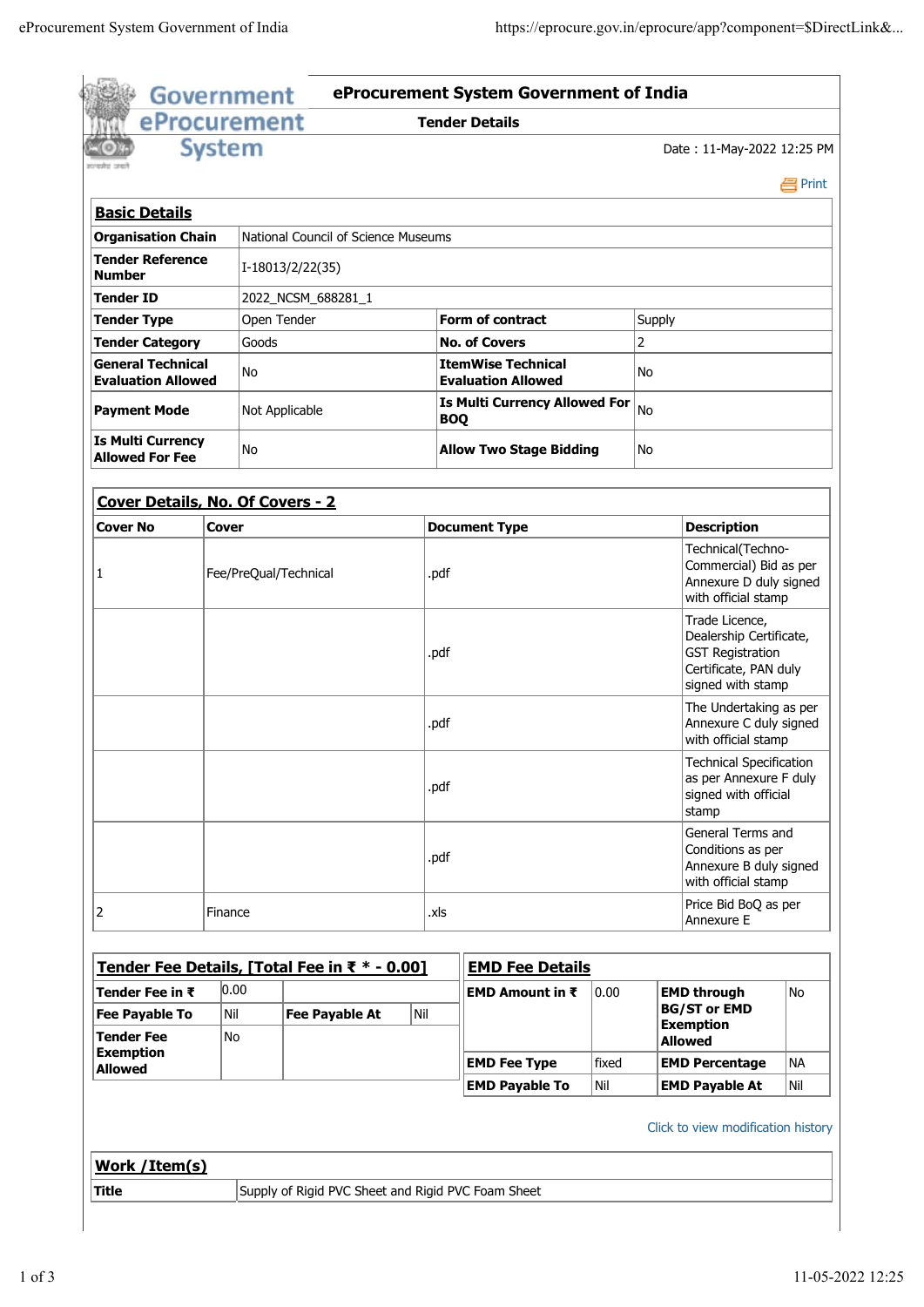| <b>Work Description</b>                                         |                         |                            | NIT of tender                                           |           |                                                         |                                                                                                    |                                              |                                             | Supply of Rigid PVC Sheet and Rigid PVC Foam Sheet strictly as per councils technical specification and |                                 |                                                |
|-----------------------------------------------------------------|-------------------------|----------------------------|---------------------------------------------------------|-----------|---------------------------------------------------------|----------------------------------------------------------------------------------------------------|----------------------------------------------|---------------------------------------------|---------------------------------------------------------------------------------------------------------|---------------------------------|------------------------------------------------|
| <b>Pre Qualification</b><br><b>Details</b>                      |                         |                            | Please refer Tender documents.                          |           |                                                         |                                                                                                    |                                              |                                             |                                                                                                         |                                 |                                                |
| <b>Independent</b><br><b>External</b><br><b>Monitor/Remarks</b> |                         | <b>NA</b>                  |                                                         |           |                                                         |                                                                                                    |                                              |                                             |                                                                                                         |                                 |                                                |
| <b>Show Tender Value in No</b><br><b>Public Domain</b>          |                         |                            |                                                         |           |                                                         |                                                                                                    |                                              |                                             |                                                                                                         |                                 |                                                |
| Tender Value in ₹                                               |                         | 0.00                       |                                                         |           | <b>Product Category</b>                                 |                                                                                                    |                                              | Goods                                       | Miscellaneous Sub category                                                                              |                                 | Rigid PVC Sheet and<br>Rigid PVC Foam<br>Sheet |
| <b>Contract Type</b>                                            |                         | Tender                     |                                                         |           | <b>Bid Validity(Days)</b>                               |                                                                                                    |                                              | 180                                         | 30<br><b>Period Of</b><br><b>Work(Days)</b>                                                             |                                 |                                                |
| Location                                                        |                         |                            | <b>National Council</b><br>of Science<br><b>Museums</b> |           | <b>Pincode</b>                                          |                                                                                                    |                                              | 700091                                      | <b>Pre Bid Meeting</b><br><b>NA</b><br><b>Place</b>                                                     |                                 |                                                |
| <b>Pre Bid Meeting</b><br><b>Address</b>                        |                         | <b>NA</b>                  |                                                         |           | <b>Pre Bid Meeting Date   NA</b>                        |                                                                                                    |                                              |                                             | <b>Bid Opening Place</b>                                                                                |                                 | National Council of<br><b>Science Museums</b>  |
| <b>Should Allow NDA</b><br>Tender                               |                         | <b>No</b>                  |                                                         |           | <b>Allow Preferential</b><br><b>Bidder</b>              |                                                                                                    |                                              | <b>No</b>                                   |                                                                                                         |                                 |                                                |
| <b>Critical Dates</b>                                           |                         |                            |                                                         |           |                                                         |                                                                                                    |                                              |                                             |                                                                                                         |                                 |                                                |
| <b>Publish Date</b>                                             |                         |                            |                                                         |           | 11-May-2022 01:00 PM                                    |                                                                                                    |                                              | <b>Bid Opening Date</b>                     | 31-May-2022 03:30 PM                                                                                    |                                 |                                                |
| Document Download / Sale Start<br><b>Date</b>                   |                         |                            |                                                         |           | 11-May-2022 04:00 PM                                    |                                                                                                    |                                              | Document Download / Sale End<br><b>Date</b> |                                                                                                         |                                 | 30-May-2022 03:00 PM                           |
| <b>Clarification Start Date</b>                                 |                         |                            |                                                         | <b>NA</b> |                                                         | <b>Clarification End Date</b><br><b>NA</b>                                                         |                                              |                                             |                                                                                                         |                                 |                                                |
| <b>Bid Submission Start Date</b><br>11-May-2022 04:00 PM        |                         |                            |                                                         |           |                                                         | <b>Bid Submission End Date</b>                                                                     |                                              |                                             | 30-May-2022 03:00 PM                                                                                    |                                 |                                                |
| <b>Tender Documents</b>                                         |                         |                            |                                                         |           |                                                         |                                                                                                    |                                              |                                             |                                                                                                         |                                 |                                                |
| <b>NIT</b><br><b>Document</b>                                   |                         |                            | <b>S.No Document Name</b>                               |           |                                                         |                                                                                                    | <b>Description</b>                           |                                             |                                                                                                         |                                 | <b>Document</b><br>Size (in KB)                |
|                                                                 | 1<br>Tendernotice_1.pdf |                            |                                                         |           | Tender Document                                         | 265.41                                                                                             |                                              |                                             |                                                                                                         |                                 |                                                |
| <b>Work Item</b><br>Documents                                   |                         |                            | <b>S.No Document Type</b>                               |           |                                                         | <b>Document Name</b><br><b>Description</b><br>Price Bid BoQ as per<br>BOQ_724293.xls<br>Annexure E |                                              |                                             |                                                                                                         | <b>Document</b><br>Size (in KB) |                                                |
|                                                                 |                         | <b>BOQ</b>                 |                                                         |           |                                                         |                                                                                                    |                                              |                                             |                                                                                                         | 250.00                          |                                                |
|                                                                 | 2                       |                            | Tender Documents<br>specs35.pdf                         |           |                                                         |                                                                                                    | <b>Technical Specification</b><br>Annexure F |                                             |                                                                                                         |                                 | 155.59                                         |
|                                                                 |                         |                            |                                                         |           |                                                         |                                                                                                    |                                              |                                             |                                                                                                         |                                 |                                                |
|                                                                 |                         |                            |                                                         |           | <b>Auto Extension Corrigendum Properties for Tender</b> |                                                                                                    |                                              |                                             |                                                                                                         |                                 |                                                |
| <b>Iteration</b>                                                |                         |                            | No. of bids required for bid opening a tender           |           |                                                         |                                                                                                    |                                              |                                             | Tender gets extended to No. of days                                                                     |                                 |                                                |
| 1.                                                              | 3                       |                            |                                                         |           |                                                         |                                                                                                    |                                              | 10                                          |                                                                                                         |                                 |                                                |
| <b>Bid Openers List</b>                                         |                         |                            |                                                         |           |                                                         |                                                                                                    |                                              |                                             |                                                                                                         |                                 |                                                |
| $\mathsf{S}.\mathsf{No}$                                        |                         | <b>Bid Opener Login Id</b> |                                                         |           |                                                         |                                                                                                    |                                              | <b>Bid Opener Name</b>                      |                                                                                                         |                                 | <b>Certificate Name</b>                        |

| S.No | Bid Opener Login Id           | Bid Opener Name             | Certificate Name             |  |  |  |
|------|-------------------------------|-----------------------------|------------------------------|--|--|--|
| 11.  | gbiswas@ncsm.gov.in           | <b>IGAUTAM BISWAS</b>       | <b>GAUTAM BISWAS</b>         |  |  |  |
| 2.   | dasgupta.nataraj@gmail.com    | <b>INATARAJ DASGUPTA</b>    | <b>NATARAJ DASGUPTA</b>      |  |  |  |
|      | unnikrishnank1962@yahoo.co.in | K. UNNIKRISHNAN             | <b>IUNNIKRISHNAN</b>         |  |  |  |
|      |                               |                             | KALARIKKAL                   |  |  |  |
| 14.  | faonscd@gmail.com             | <b>KRISHAN KUMAR MISHRA</b> | <b>IKRISHNA KUMAR MISHRA</b> |  |  |  |